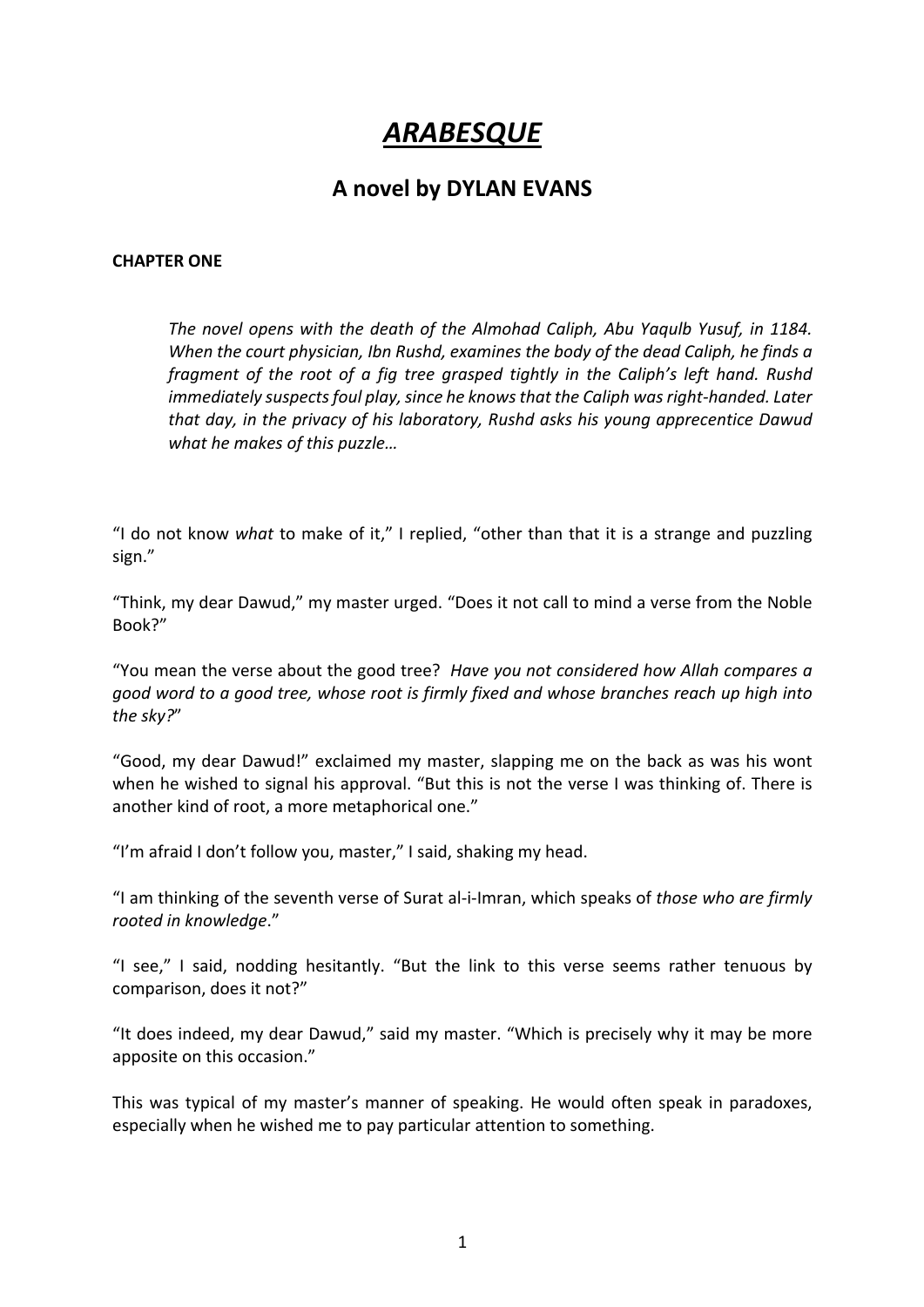"You will have to explain why, my dear master," I muttered. "I am still young and my mind is not practised in this kind of interpretation."

"Yes of course, my dear Dawud," said my master, smiling kindly at me. "You are my student, and it is my task to instruct you in the art of reasoning. Do not worry, I will explain my thinking to you step by step. Let us start with the phrase itself. To whom does this verse refer when it speaks of *those who are firmly rooted in knowledge*?"

"Does it not refer to those who believe without questioning? For *those who are firmly rooted in knowledge say: We believe in it. All of it is from our Lord.*"

"That is one interpretation, my dear Dawud. But there is another. I am not surprised you have never heard of it, for those who subscribe to this line of thinking do not usually talk openly about it."

"And what is this other interpretation, master?"

"To understand the other interpretation," my master replied enigmatically, "you must revise the punctuation of the verse."

At this point, he took down his favourite copy of the Noble Book from a shelf on the wall and kissed it reverently before laying it down on a table. Then he turned to the opening pages of Surat al-i-Imran, and traced the words of the seventh verse one by one with his forefinger, pausing only when he reached the word *Allahu*.

"You see this symbol here?" he said, pointing to a small squiggle like the letter *mim* which was written above the sacred Name.

"Yes, master," I said. "It is the *waqf al-lazim*. It tells us that we must pause here when reciting the verse aloud."

"Well done, my dear Dawud. So please recite the verse, pausing as indicated by the symbol."

And so I did. "*It is He who has sent down to you the book; in it are verses that are straightforward – they are the mother of the book – and other verses that are obscure. As for those whose hearts are given to swerving, they will chase after the obscure verses, seeking temptation and seeking the deeper interpretation. And no one knows the deeper interpretation except Allah. And those who are firmly rooted in knowledge say: We believe in it. All of it is from our Lord. And no one will be reminded except those of understanding.*"

"Very good," smiled my master. "But now observe what happens when we move the *waqf allazim* a little further along the verse, and place it not above the sacred Name but above the word *knowledge*." And, to my great amazement, he erased the the *waqf al-lazim* from the text with a little piece of rubber, and wrote it in the new position he had indicated.

"Now, my dear Dawud, would you kindly read the verse again, observing the new position of the obligatory pause?"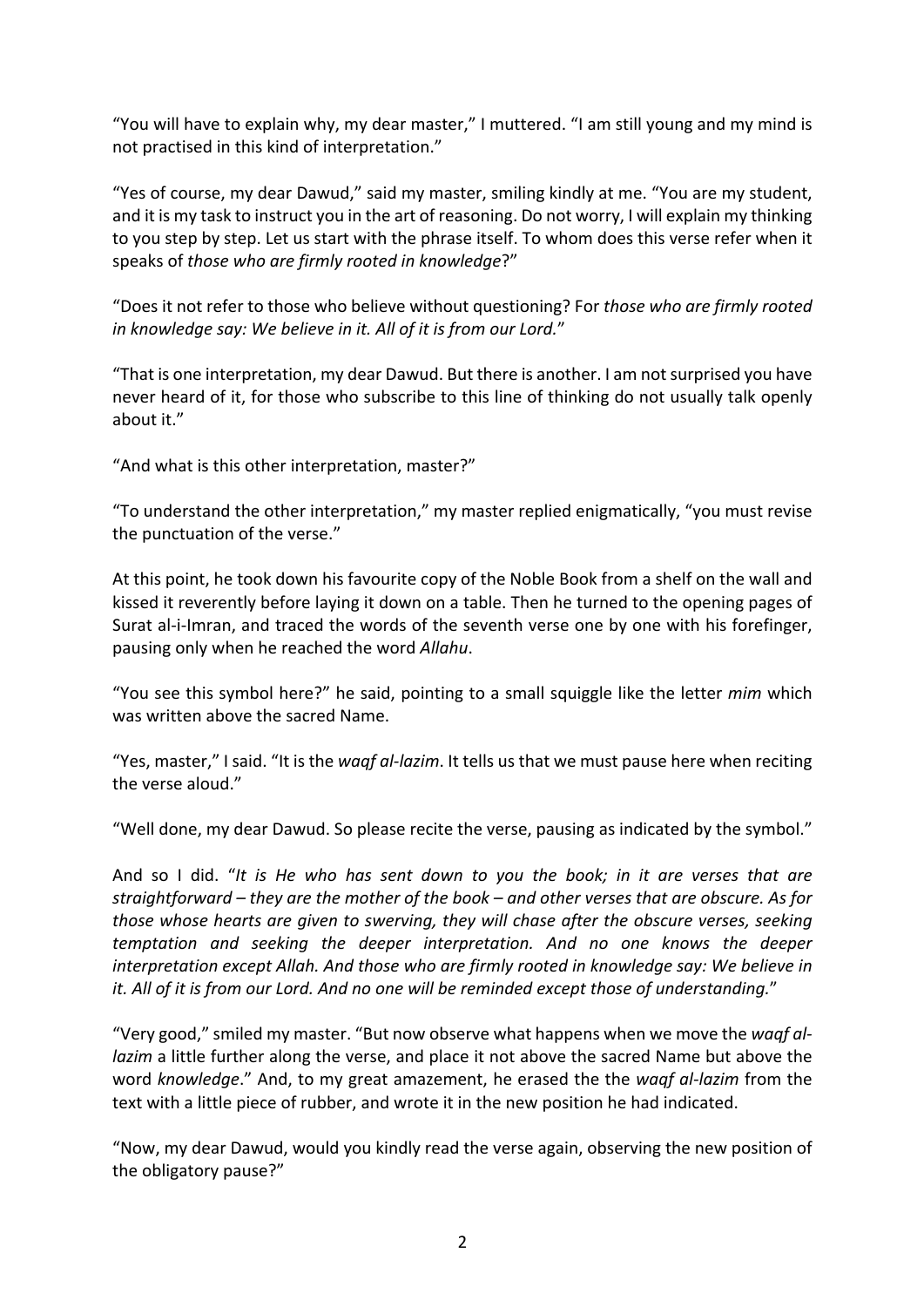I did as my master requested, reading the words slowly and reverently as befits the Sacred Book: "*It is He who has sent down to you the book; in it are verses that are straightforward – they are the mother of the book – and other verses that are obscure. As for those whose hearts are given to swerving, they will chase after the obscure verses, seeking temptation and seeking the deeper interpretation. And no one knowsthe deeper interpretation except Allah and those who are firmly rooted in knowledge. They say: We believe in it…*"

I stopped before finishing the verse, struck by the altered sense which the new pause had imparted.

"But this completely changes the meaning of the verse!" I exclaimed.

"It does indeed, my dear Dawud. But how, exactly, does it change?"

"When the *waqf al-lazim* is placed above the sacred Name, as it usually is, the verse tells us that the deeper interpretation of the text is known only to Allah. But when the *waqf al-lazim* is placed above the word *knowledge*, the verse tells us that the deeper interpretation is known both to Allah and to *those who are firmly rooted in knowledge.*"

"Well done. And who, pray, are these wonderful people?"

"I do not know, master. But whoever they are, they are truly blessed!"

"They are indeed, my dear Dawud."

"But who are they?" I insisted. "Will you not tell me?"

"There are several groups who claim this title, but there is one in particular whose hands I suspect may be at work here in the death of our beloved Caliph."

"And who may that be?" I enquired, eager to know more.

"It is just a hunch at present, my dear Dawud, and we must investigate further before we reach any definite conclusions, but I would not be surprised if the Caliph was trying to give us a clue to the identity of his murderer."

"By Allah!" I cried out. "You mean that the Caliph, in his dying moments, grabbed this piece of root and enclosed it in his fist precisely in order to tell us who killed him?"

"That is exactly what I mean. And I believe that he was pointing us towards the *ahl al-bayt*, to the Prophet's Household itself."

"You mean the shia?" I asked, my mouth open with amazement.

"Yes, my dear Dawud. And more particularly a sect of the shia called the Nizaris, whose headquarters are located in the castle of Alamut. Have you heard about them?"